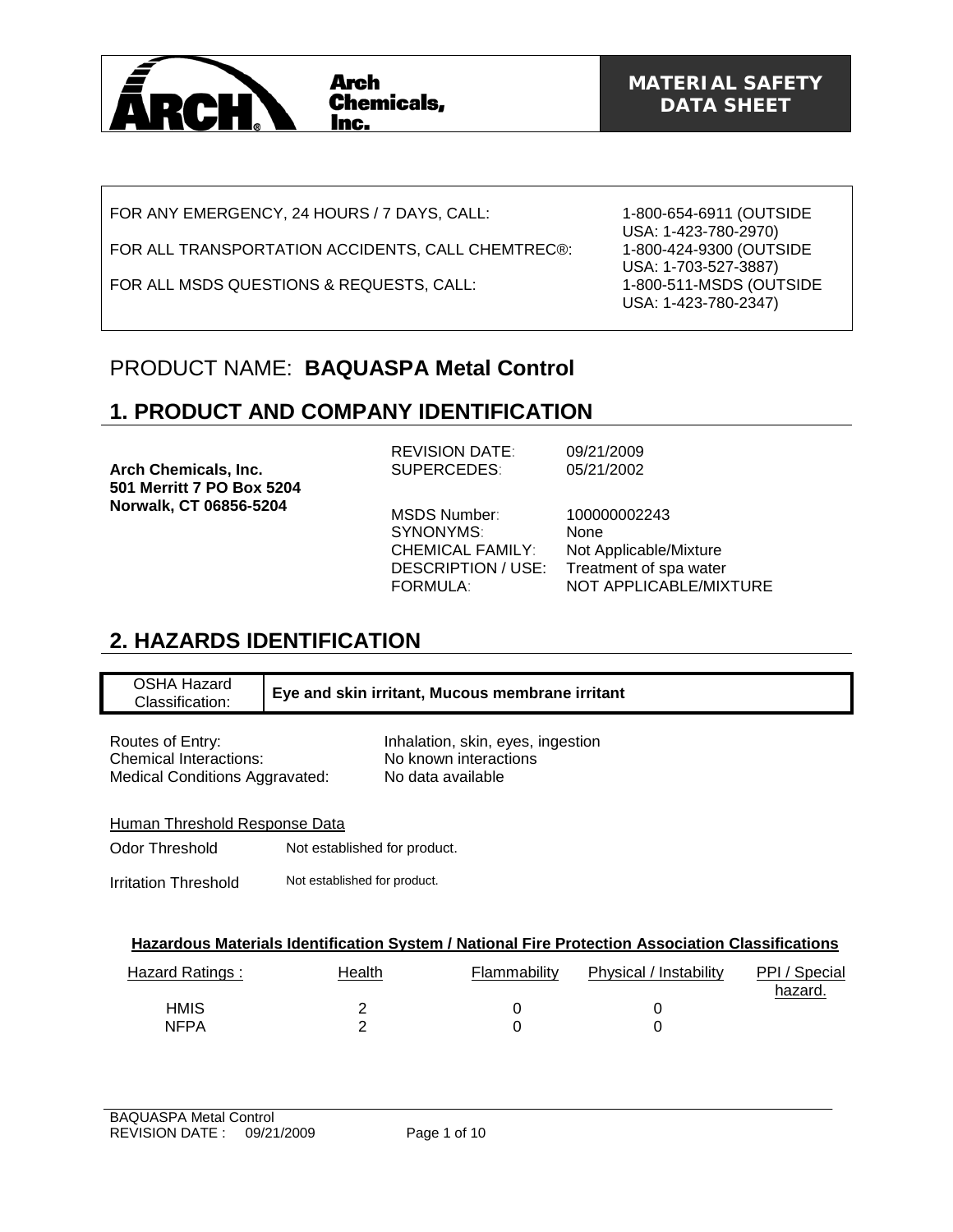

#### Immediate (Acute) Health Effects

| <b>Inhalation Toxicity:</b>  | Not expected to be an inhalation hazard at ambient conditions.<br>Inhalation of mist or vapor may cause irritation to the mucous<br>membranes of the respiratory tract.                                                                                             |
|------------------------------|---------------------------------------------------------------------------------------------------------------------------------------------------------------------------------------------------------------------------------------------------------------------|
| Skin Toxicity:               | Skin contact may cause mild to moderate irritation consisting of transient<br>redness and swelling. This irritant effect would not be expected to result<br>in permanent damage. Not expected to be toxic from dermal contact.                                      |
| Eye Toxicity:                | Contact with the eyes would be expected to cause moderate to severe<br>irritation consisting of redness, swelling, and mucous discharge to the<br>conjunctiva. Any visual impairment or corneal damage (opacity) would<br>be expected to clear within several days. |
| <b>Ingestion Toxicity:</b>   | Ingestion may cause irritation of the gastrointestinal tract and<br>gastrointestinal discomfort with any or all of the following symptoms:<br>nausea, vomiting or diarrhea. Slightly toxic if swallowed.                                                            |
| Acute Target Organ Toxicity: | May cause mild to moderate skin irritation and moderate to severe eye<br>irritation. Inhalation may cause mucous membrane irritation (includes<br>upper respiratory tract). Ingestion may cause gastrointestinal discomfort.                                        |

#### Prolonged (Chronic) Health Effects

| Carcinogenicity:                           | This product is not known or reported to be carcinogenic by any<br>reference source including IARC, OSHA, NTP or EPA.                                                                    |
|--------------------------------------------|------------------------------------------------------------------------------------------------------------------------------------------------------------------------------------------|
| Reproductive and                           | Not known or reported to cause reproductive or developmental toxicity.                                                                                                                   |
| Developmental Toxicity:                    |                                                                                                                                                                                          |
| Inhalation:                                | There are no known or reported effects from chronic exposure except for<br>effects similar to those experienced from acute exposure.                                                     |
| Skin Contact:                              | There are no known or reported effects from chronic exposure except for<br>effects (if any) similar to those experienced from acute exposure.                                            |
| Ingestion:                                 | There are no known or reported effects from chronic ingestion except for<br>effects similar to those experienced from single exposure.                                                   |
| Sensitization:                             | This material is not known or reported to be a skin or respiratory<br>sensitizer. The active ingredient in this product tested negative for skin<br>sensitization in laboratory animals. |
| Chronic Target Organ Toxicity:             | There are no known or reported effects to humans from repeated<br>exposure to this product.                                                                                              |
| Supplemental Health Hazard<br>Information: | No additional health information available.                                                                                                                                              |

### **3. COMPOSITION / INFORMATION ON INGREDIENTS**

| CAS OR CHEMICAL NAME          | CAS#      | % RANGE |
|-------------------------------|-----------|---------|
| Water                         | 7732-18-5 |         |
|                               |           |         |
| <b>Tetrasodium EDTA</b>       | 64-02-8   |         |
|                               |           |         |
|                               |           |         |
| <b>BAQUASPA Metal Control</b> |           |         |
| .                             | _______   |         |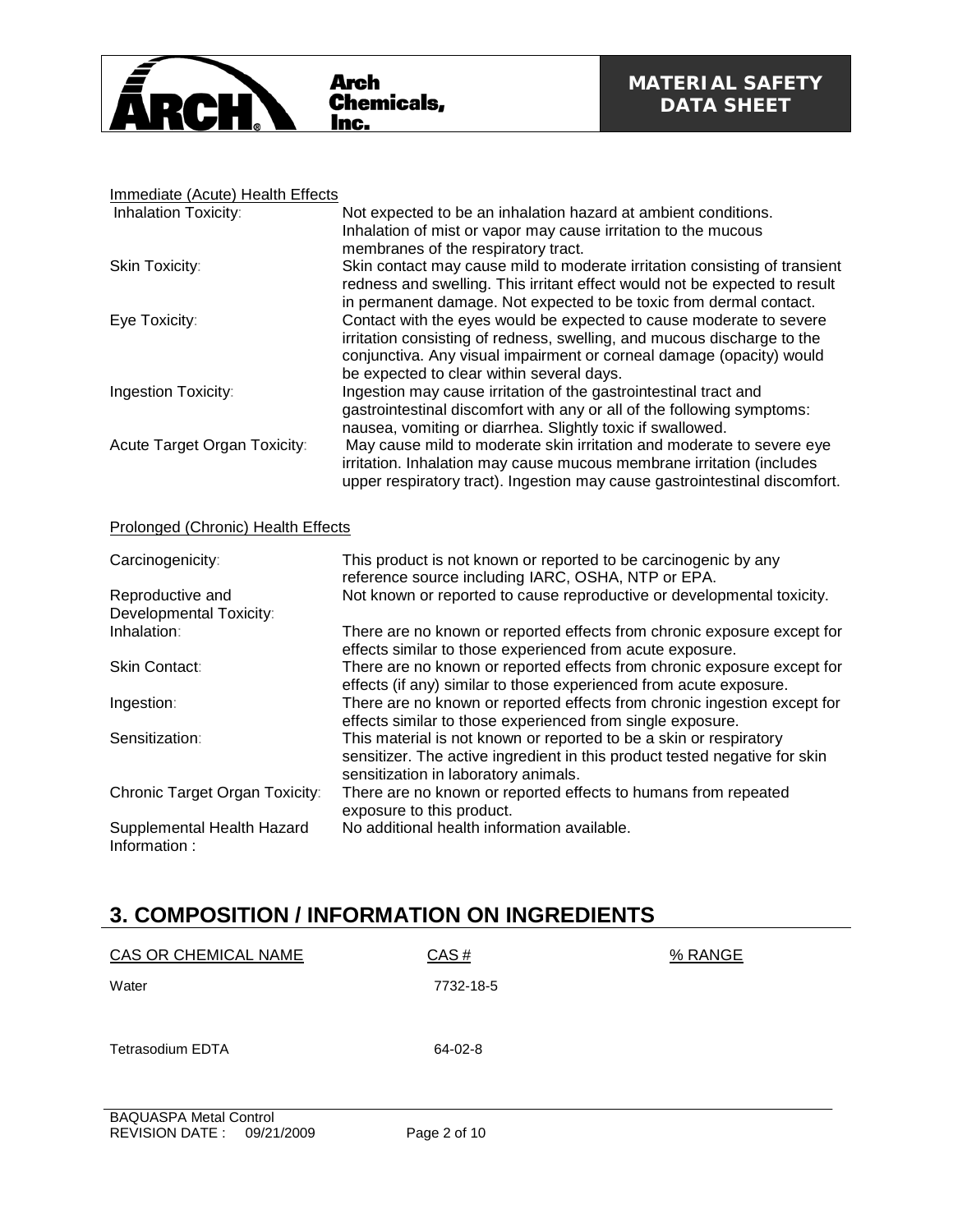

Sodium hydroxide 1310-73-2

# **4. FIRST AID MEASURES**

| Inhalation:   | IF INHALED: Remove individual to fresh air. Seek medical attention if breathing<br>becomes difficult or if respiratory irritation develops. If not breathing, give artificial<br>respiration. Call for medical assistance.                          |
|---------------|-----------------------------------------------------------------------------------------------------------------------------------------------------------------------------------------------------------------------------------------------------|
| Skin Contact: | IF ON SKIN: Immediately flush skin with plenty of water for 15 minutes. If clothing<br>comes in contact with the product, the clothing should be removed immediately<br>and laundered before re-use. Seek medical attention if irritation develops. |
| Eye Contact:  | IF IN EYES: Immediately flush eyes with plenty of water for at least 15 minutes.<br>Seek medical attention immediately.                                                                                                                             |
| Ingestion:    | IF SWALLOWED: Call a physician immediately. DO NOT induce vomiting unless<br>directed to do so by a physician. Never give anything by mouth to an unconscious<br>person.                                                                            |

# **5. FIRE FIGHTING MEASURES**

| Flammability Summary (OSHA):                                                                 | Product is not known to be flammable, combustible, pyrophoric or<br>explosive.                                                                                                           |
|----------------------------------------------------------------------------------------------|------------------------------------------------------------------------------------------------------------------------------------------------------------------------------------------|
| <b>Flammable Properties</b>                                                                  |                                                                                                                                                                                          |
| Flash Point:                                                                                 | Not applicable                                                                                                                                                                           |
| <b>Autoignition Temperature:</b>                                                             | No data                                                                                                                                                                                  |
| Fire / Explosion Hazards:                                                                    | This material is not expected to burn unless all the water is boiled<br>away. The remaining compounds may be ignitable.                                                                  |
| Extinguishing Media:                                                                         | Use dry chemical, water fog, carbon dioxide (CO2), or foam.                                                                                                                              |
| Fire Fighting Instructions:                                                                  | In case of fire, use normal fire-fighting equipment and the personal<br>protective equipment recommended in Section 8 to include a NIOSH<br>approved self-contained breathing apparatus. |
| <b>Hazardous Combustion Products:</b>                                                        | During a fire, irritating and highly toxic gases may be generated by<br>thermal decomposition or combustion.                                                                             |
| Upper Flammable / Explosive Limit, % in air:<br>Lower Flammable / Explosive Limit, % in air: | No data<br>No data                                                                                                                                                                       |

# **6. ACCIDENTAL RELEASE MEASURES**

Personal Protection for Emergency Situations:

Use the personal protective equipment recommended in Section 8 and a NIOSH approved self-contained breathing apparatus.

Spill Mitigation Procedures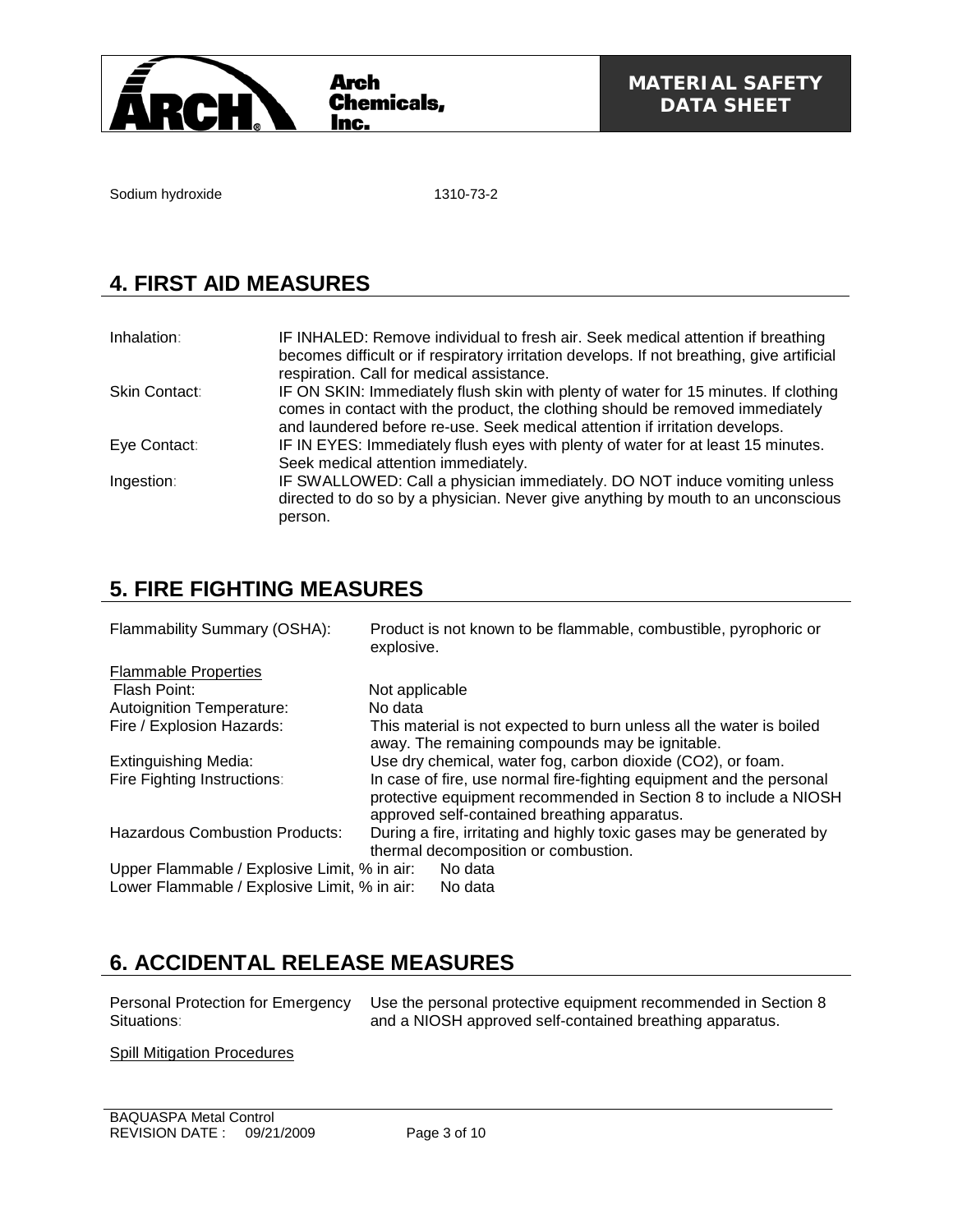

| Air Release:                  | Hazardous concentrations in air may be found in local spill area and<br>immediately downwind. Vapors may be suppressed by the use of<br>water fog. Contain all liquids for treatment or disposal.                                                                                                              |
|-------------------------------|----------------------------------------------------------------------------------------------------------------------------------------------------------------------------------------------------------------------------------------------------------------------------------------------------------------|
| Water Release:                | This material is miscible in water. Notify all downstream users of<br>possible contamination. Divert water flow around spill if possible and<br>safe to do so. Contain all liquids for treatment or disposal.                                                                                                  |
| Land Release:                 | Create a dike or trench to contain materials. Absorb spill with inert<br>material (e.g., dry sand, clay, earth or commercial absorbent), then<br>place in a chemical waste container. Avoid runoff into storm sewers<br>and ditches which lead to waterways. Contain all liquids for<br>treatment or disposal. |
| Additional Spill Information: | Stop source of spill as soon as possible and notify appropriate<br>personnel. Utilize emergency response personal protection<br>equipment prior to the start of any response. Evacuate all non-<br>essential personnel. Dispose of spill residues per guidelines under<br>Section 13, Disposal Consideration.  |

### **7. HANDLING AND STORAGE**

| Handling:                                                              | Do not take internally. Avoid contact with skin, eyes and clothing.<br>Upon contact with skin or eyes, wash off with water. Avoid breathing<br>mist or vapor. |
|------------------------------------------------------------------------|---------------------------------------------------------------------------------------------------------------------------------------------------------------|
| Storage:                                                               | Store in a cool, dry and well ventilated place. Isolate from<br>incompatible materials. Keep containers tightly closed when not in<br>use.                    |
| Incompatible Materials for Storage:<br><b>Empty Container Warning:</b> | Refer to Section 10, "Incompatible Materials."<br>Empty containers retain product residue (liquid and/or vapor) and<br>can be dangerous.                      |

### **8. EXPOSURE CONTROLS / PERSONAL PROTECTION**

| Ventilation: | Local exhaust ventilation or other engineering controls are normally required |
|--------------|-------------------------------------------------------------------------------|
|              | when handling or using this product to keep airborne exposures below the      |
|              | TLV, PEL or other recommended exposure limit.                                 |

Protective Equipment for Routine Use of Product

| <b>Respiratory Protection:</b> | Wear a NIOSH approved respirator if levels above the exposure limits are<br>possible. |
|--------------------------------|---------------------------------------------------------------------------------------|
| Respirator Type:               | Wear a NIOSH approved N95 respirator.                                                 |
| Skin Protection:               | Wear impervious gloves to avoid skin contact.                                         |
| Eye Protection:                | Use chemical goggles.                                                                 |
| Protective Clothing Type:      | <b>Impervious</b>                                                                     |
| <b>General Protective</b>      | An eye wash and safety shower should be provided in the immediate work                |
| Measures:                      | area.                                                                                 |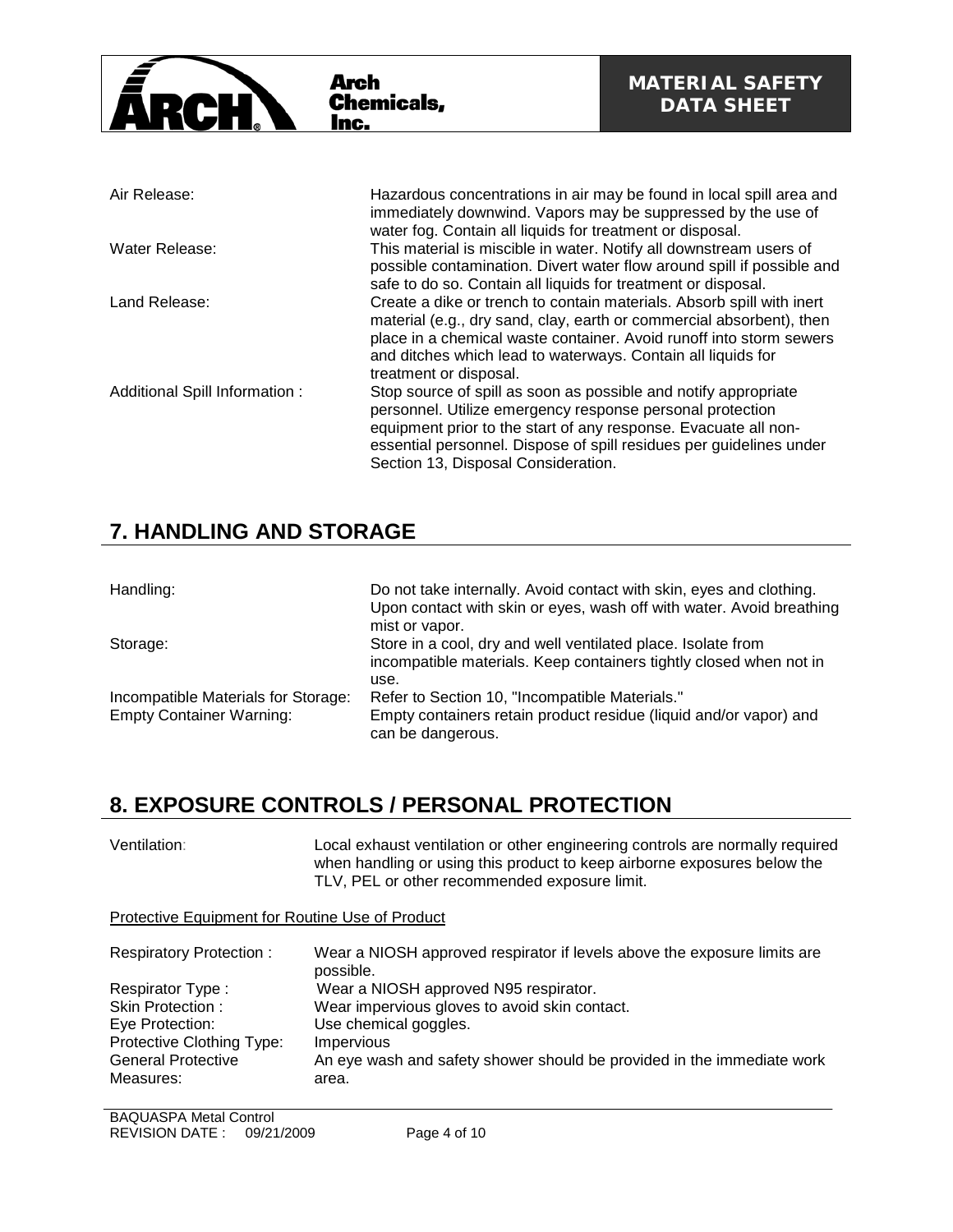

#### Exposure Limit Data

| <b>CHEMICAL NAME</b><br>Sodium hydroxide | CAS#<br>1310-73-2 | Name of Limit<br><b>ZUS ACGIH</b> | <b>Exposure</b><br>2 mg/m3 CEIL |
|------------------------------------------|-------------------|-----------------------------------|---------------------------------|
| Sodium hydroxide                         | 1310-73-2         | ZUS OSHAPO                        | $2 \text{ mg/m3}$ C             |
| Sodium hydroxide                         | 1310-73-2         | ZUS OSHAP1                        | $2$ mg/m $3$<br>TWA             |
| Sodium hydroxide                         | 1310-73-2         | <b>ZUS ACGIH</b>                  | $2 \text{ mg/m3}$ C             |
| Sodium hydroxide                         | 1310-73-2         | NIOSH-IDLH                        | 10 $mg/m3$                      |

#### **9. PHYSICAL AND CHEMICAL PROPERTIES**

| <b>Physical State:</b>   | liquid            |
|--------------------------|-------------------|
| Form                     | liquid            |
| Color:                   | Clear, yellow     |
| Odor:                    | Slight ammoniacal |
| Molecular Weight:        | No data           |
| <b>Specific Gravity:</b> | 1.26 - 1.28       |
| pH :                     | 11.5 1% solution  |
| <b>Boiling Point:</b>    | No data           |
| Freezing Point:          | No data           |
| <b>Melting Point:</b>    | No data           |
| Density:                 | No data           |
| Vapor Pressure:          | No data           |
| Vapor Density:           | No data           |
| Viscosity:               | No data           |
| Fat Solubility:          | No data           |
| Solubility in Water:     | Miscible          |
| Partition coefficient n- | No data           |
| octanol/water:           |                   |
| <b>Evaporation Rate:</b> | No data           |
| Oxidizing:               | No data           |
| Volatiles, % by vol.:    | 54%               |
| <b>VOC Content</b>       | No data           |
| <b>HAP Content</b>       | No data           |

### **10. STABILITY AND REACTIVITY**

| <b>Stability and Reactivity Summary:</b> | Stable under normal conditions. Not sensitive to mechanical<br>shock. Not sensitive to static discharge. Product will not undergo<br>hazardous polymerization. |
|------------------------------------------|----------------------------------------------------------------------------------------------------------------------------------------------------------------|
| Conditions to Avoid:                     | High temperatures, Contact with incompatible substances                                                                                                        |
| Chemical Incompatibility:                | Strong oxidizing agents, acids, aluminum, zinc, metals                                                                                                         |
| Hazardous Decomposition Products:        | Carbon monoxide, Carbon dioxide, Oxides of nitrogen, water                                                                                                     |
|                                          | vapor                                                                                                                                                          |
| <b>Decomposition Temperature:</b>        | No data                                                                                                                                                        |
| <b>BAQUASPA Metal Control</b>            |                                                                                                                                                                |
| REVISION DATE: 09/21/2009                | Page 5 of 10                                                                                                                                                   |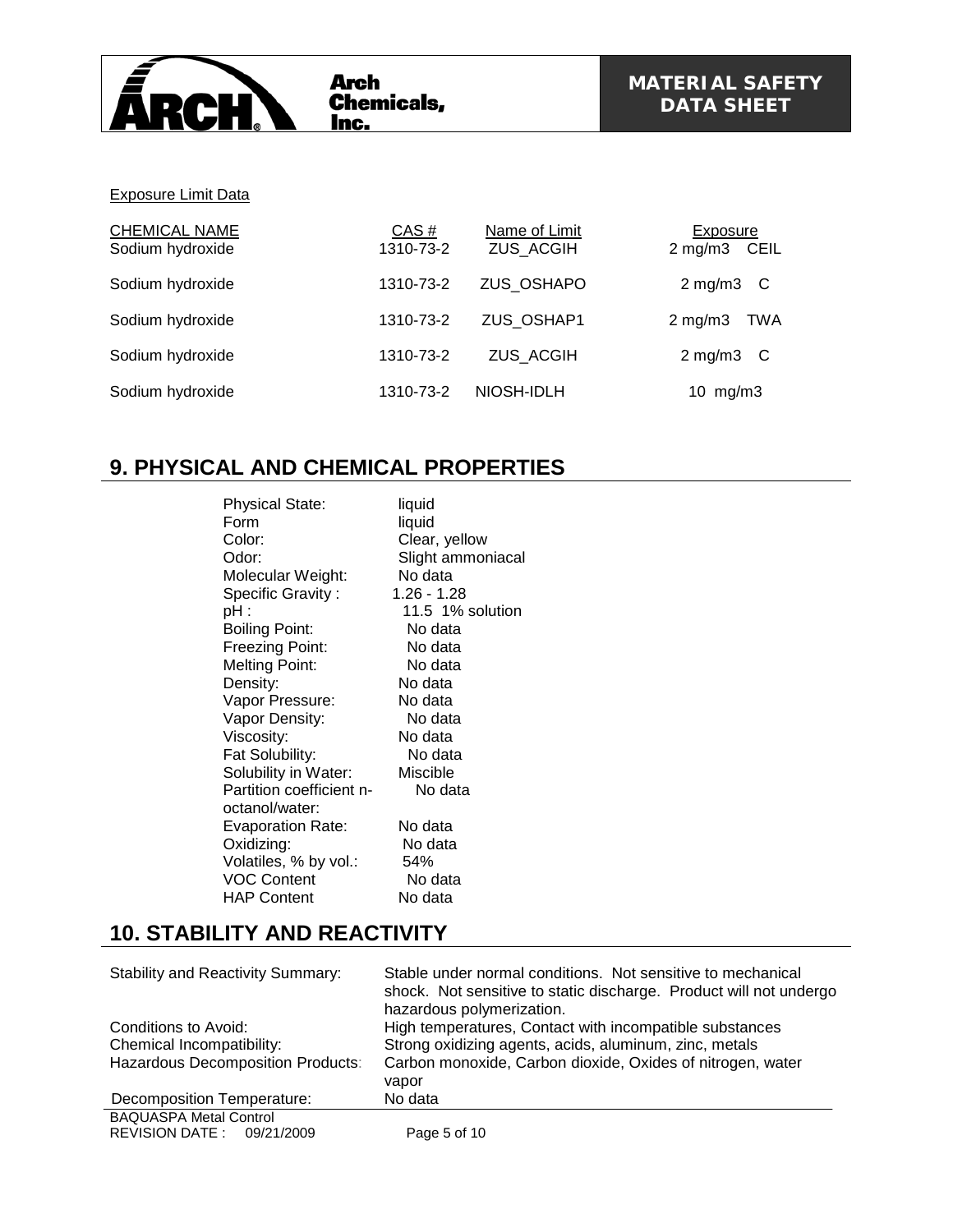

### **11. TOXICOLOGICAL INFORMATION**

| <b>Component Animal Toxicology</b>                                                          |                                                                                                                                                                                                                                                                                                                        |  |  |
|---------------------------------------------------------------------------------------------|------------------------------------------------------------------------------------------------------------------------------------------------------------------------------------------------------------------------------------------------------------------------------------------------------------------------|--|--|
| Oral LD50 value:                                                                            |                                                                                                                                                                                                                                                                                                                        |  |  |
| <b>Tetrasodium EDTA</b>                                                                     | LD50 1,700 - 2,000 mg/kg<br>Rat                                                                                                                                                                                                                                                                                        |  |  |
| Sodium hydroxide                                                                            | Believed to be 300 - 500 mg/kg<br>LD50<br>Rat                                                                                                                                                                                                                                                                          |  |  |
| Dermal LD50 value:                                                                          |                                                                                                                                                                                                                                                                                                                        |  |  |
| <b>Tetrasodium EDTA</b>                                                                     | No data                                                                                                                                                                                                                                                                                                                |  |  |
| Sodium hydroxide                                                                            | no data available                                                                                                                                                                                                                                                                                                      |  |  |
| Inhalation LC50 value:<br><b>Tetrasodium EDTA</b>                                           | Rats exposed for 8 hours to an unknown concentration of the test substance                                                                                                                                                                                                                                             |  |  |
| Sodium hydroxide                                                                            | resulted in no deaths and no clinical signs of toxicity observed in the animals.<br>No data                                                                                                                                                                                                                            |  |  |
| <b>Product Animal Toxicity</b><br>Oral LD50 value:<br>Dermal LD50 value:<br>Inhalation LC50 | LD50 Believed to be 3 - 4 g/kg<br>rat<br>no data available<br>no data available                                                                                                                                                                                                                                        |  |  |
| value:                                                                                      |                                                                                                                                                                                                                                                                                                                        |  |  |
| Skin Irritation:<br>Eye Irritation:<br><b>Skin Sensitization:</b>                           | This material is expected to be mildly to moderately irritating.<br>This material is expected to be moderately to severely irritating.<br>This material is not known or reported to be a skin or respiratory sensitizer. The<br>active ingredient in this product tested negative for skin sensitization in laboratory |  |  |
|                                                                                             | animals.                                                                                                                                                                                                                                                                                                               |  |  |
| <b>Tetrasodium EDTA</b>                                                                     | Negative skin sensitizer, guinea pig - Magnusson-<br>Kligman method.                                                                                                                                                                                                                                                   |  |  |
| Acute Toxicity:                                                                             | May cause mild to moderate skin irritation and moderate to severe eye irritation.<br>Inhalation may cause mucous membrane irritation (includes upper respiratory<br>tract). Ingestion may cause gastrointestinal discomfort.                                                                                           |  |  |
| Subchronic / Chronic<br>Toxicity:                                                           | Not known or reported to cause subchronic or chronic toxicity.                                                                                                                                                                                                                                                         |  |  |
| <b>Tetrasodium EDTA</b>                                                                     | This product has not been tested. However, chronic<br>(repeated) exposures to a similarly structured product<br>revealed no substance related toxic effects.                                                                                                                                                           |  |  |
| Reproductive and<br>Developmental Toxicity:                                                 | Not known or reported to cause reproductive or developmental toxicity.                                                                                                                                                                                                                                                 |  |  |
| <b>Tetrasodium EDTA</b>                                                                     | EDTA and its sodium salts have been shown to cause<br>birth defects in laboratory animals only at relatively high<br>oral dose levels that were maternally toxic. These<br>effects are likely associated with zinc deficiency due to                                                                                   |  |  |
| <b>BAQUASPA Metal Control</b>                                                               |                                                                                                                                                                                                                                                                                                                        |  |  |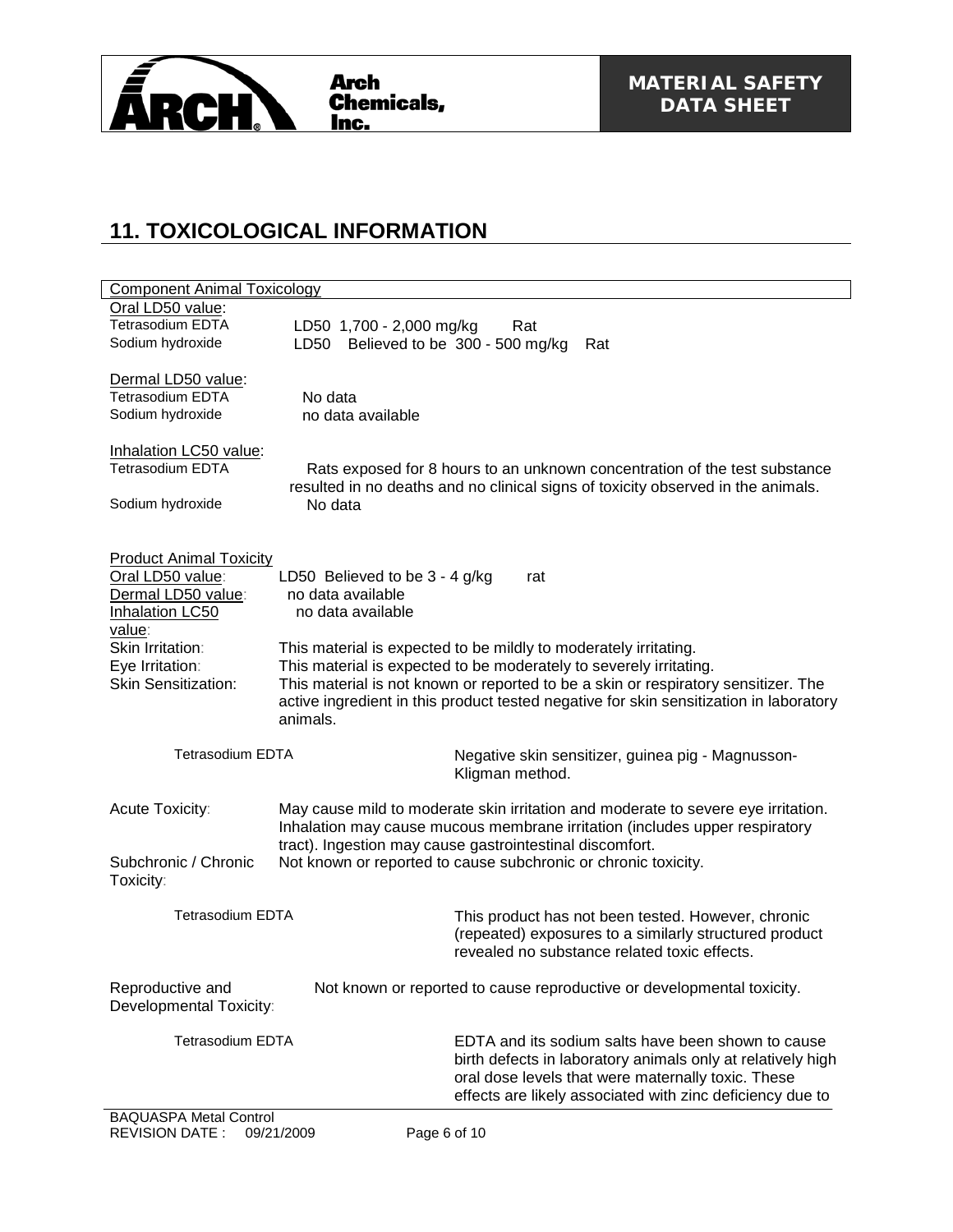

|                                          | metal chelation.                                                                                                                                                                                                      |
|------------------------------------------|-----------------------------------------------------------------------------------------------------------------------------------------------------------------------------------------------------------------------|
| Mutagenicity:<br><b>Tetrasodium EDTA</b> | Not known or reported to be mutagenic.<br>This product has been tested for mutagenicity. Tests<br>revealed both positive and negative results. Based on<br>the weight of evidence, we judge this product NOT to be    |
| Sodium hydroxide                         | a mutagenic hazard.<br>This chemical has been shown to be non-mutagenic<br>based on a battery of assays.                                                                                                              |
| Carcinogenicity:                         | This product is not known or reported to be carcinogenic by any reference<br>source including IARC, OSHA, NTP or EPA.                                                                                                 |
| <b>Tetrasodium EDTA</b>                  | This product is not known or reported to be carcinogenic<br>by any reference source including IARC, OSHA, NTP or<br>EPA. Chemicals of similar structure have been shown<br>not to cause cancer in laboratory animals. |
| Sodium hydroxide                         | This product is not known or reported to be carcinogenic<br>by any reference source including IARC, OSHA, NTP or<br>EPA.                                                                                              |

#### **12. ECOLOGICAL INFORMATION**

Overview: Practically non- toxic to fish and other aquatic organisms.

#### Ecological Toxicity Values for: **Tetrasodium EDTA**

| Blueaill<br>Daphnia magna,<br>Daphnia magna,<br>Green algae (Scenedesmus<br>quadricauda), | $\blacksquare$ | - (nominal, static). 96 h LC50 = 486 mg/l<br>- (measured) 24 h $EC50=610$ mg/l<br>- (nominal, static). 24 h $EC50 = 1,033$ mg/l<br>(nominal, static). 7 day toxicity threshold (population growth)<br>11 $ma/l$ |
|-------------------------------------------------------------------------------------------|----------------|-----------------------------------------------------------------------------------------------------------------------------------------------------------------------------------------------------------------|
|-------------------------------------------------------------------------------------------|----------------|-----------------------------------------------------------------------------------------------------------------------------------------------------------------------------------------------------------------|

#### Ecological Toxicity Values for: **Sodium hydroxide**

|                 | Mosquito fish | <b>Service</b> | 96 h LC50 = 125 mg/l |
|-----------------|---------------|----------------|----------------------|
| <b>Bluegill</b> |               |                | 48 h LC50 = 99 mg/l  |

# **13. DISPOSAL CONSIDERATIONS**

**CARE MUST BE TAKEN TO PREVENT ENVIRONMENTAL CONTAMINATION FROM THE USE OF THE MATERIAL. THE USER OF THE MATERIAL HAS THE RESPONSIBILITY TO DISPOSE OF UNUSED MATERIAL, RESIDUES AND CONTAINERS IN COMPLIANCE WITH ALL RELEVANT LOCAL, STATE AND FEDERAL LAWS AND REGULATIONS REGARDING TREATMENT, STORAGE AND DISPOSAL FOR HAZARDOUS AND NONHAZARDOUS WASTES.**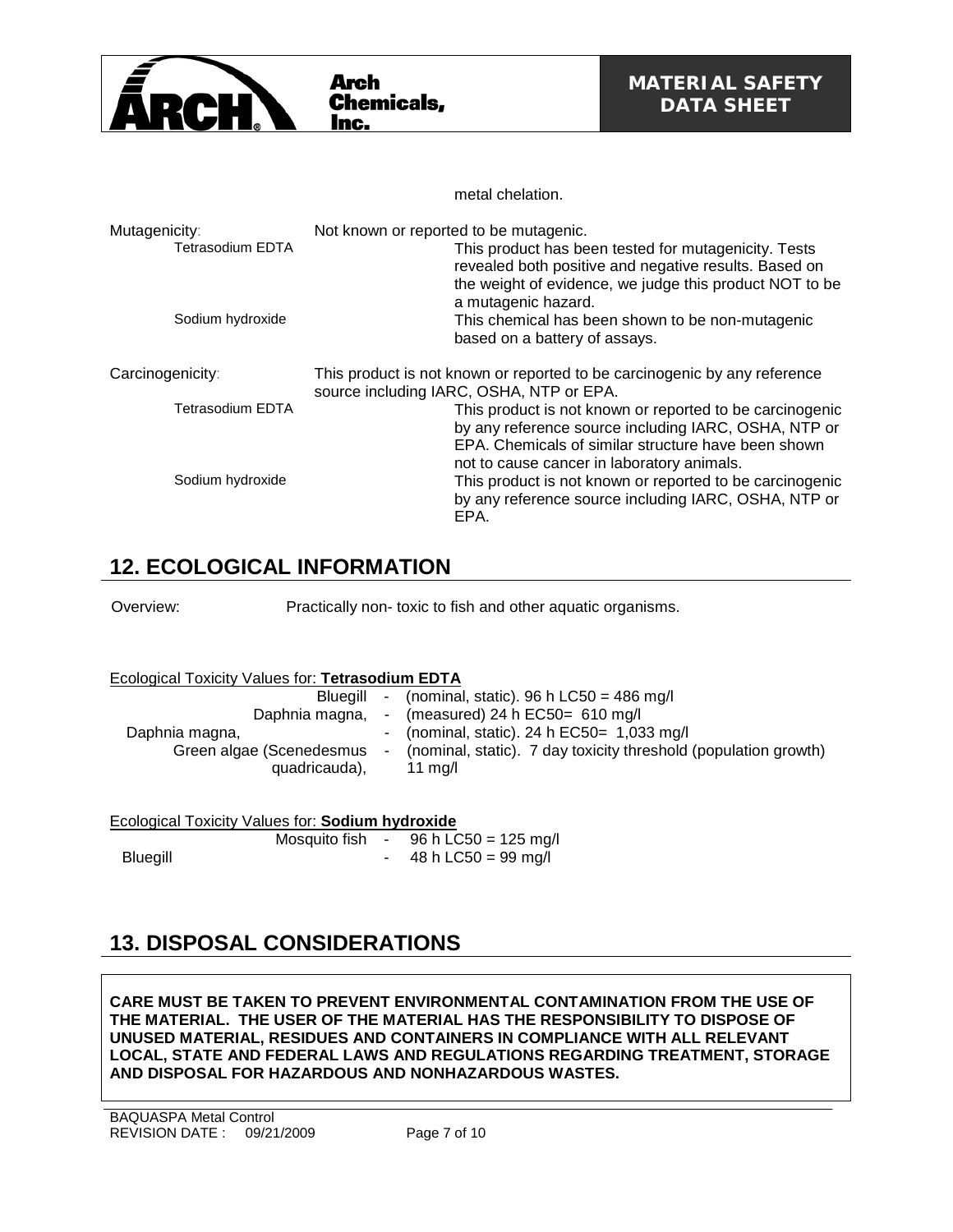

| Waste Disposal Summary:        | If this product becomes a waste, it DOES NOT meet the criteria of a<br>hazardous waste as defined under 40 CFR 261, in that it does not<br>exhibit the characteristics of hazardous waste of Subpart C, nor is it<br>listed as a hazardous waste under Subpart D. |
|--------------------------------|-------------------------------------------------------------------------------------------------------------------------------------------------------------------------------------------------------------------------------------------------------------------|
| Disposal Methods:              | As a nonhazardous liquid waste, it should be disposed of in<br>accordance with local, state and federal regulations.                                                                                                                                              |
| Potential US EPA Waste Codes : | Not applicable                                                                                                                                                                                                                                                    |

# **14. TRANSPORT INFORMATION**

| Land (US DOT):<br>Water (IMDG):  | Not Regulated NOT REGULATED AS A DOT HAZARDOUS MATERIAL<br>Not Regulated NOT REGULATED AS A HAZARDOUS MATERIAL, |
|----------------------------------|-----------------------------------------------------------------------------------------------------------------|
| Air (IATA):                      | Flash Point: Not applicable<br>Not Regulated NOT REGULATED AS A HAZARDOUS MATERIAL,                             |
| Emergency Response Guide Number: | Not applicable                                                                                                  |

# **15. REGULATORY INFORMATION**

#### **UNITED STATES:**

| Toxic Substances Control Act (TSCA):                                  |                                                                                                 | The components of this product are listed on the TSCA<br><b>Inventory of Existing Chemical Substances.</b> |                                                                          |  |  |
|-----------------------------------------------------------------------|-------------------------------------------------------------------------------------------------|------------------------------------------------------------------------------------------------------------|--------------------------------------------------------------------------|--|--|
| <b>EPA Pesticide Registration Number:</b>                             |                                                                                                 |                                                                                                            | None established                                                         |  |  |
| <b>FIFRA Listing of Pesticide Chemicals</b><br>(40 CFR 180):          |                                                                                                 |                                                                                                            | Not registered in the US under FIFRA.                                    |  |  |
| <b>Superfund Amendments and Reauthorization Act (SARA) Title III:</b> |                                                                                                 |                                                                                                            |                                                                          |  |  |
| Health<br>Physical                                                    | Hazard Categories Sections 311 / 312 (40 CFR 370.2):<br>Immediate (Acute) Health Hazard<br>None |                                                                                                            |                                                                          |  |  |
| Emergency Planning & Community Right to Know (40 CFR 355, App. A):    |                                                                                                 |                                                                                                            |                                                                          |  |  |
|                                                                       |                                                                                                 |                                                                                                            | Extremely Hazardous Substance Section 302 - Threshold Planning Quantity: |  |  |
| ZUS SAR302                                                            | TPQ (threshold planning                                                                         |                                                                                                            |                                                                          |  |  |
|                                                                       | quantity)                                                                                       |                                                                                                            | None established                                                         |  |  |
|                                                                       |                                                                                                 |                                                                                                            |                                                                          |  |  |
| Reportable Quantity (49 CFR 172.101, Appendix):                       | ZUS_CERCLA Reportable quantity                                                                  |                                                                                                            | Sodium hydroxide<br>Value: 1,000lbs                                      |  |  |

#### **Supplier Notification Requirements (40 CFR 372.45), 313 Reportable Components**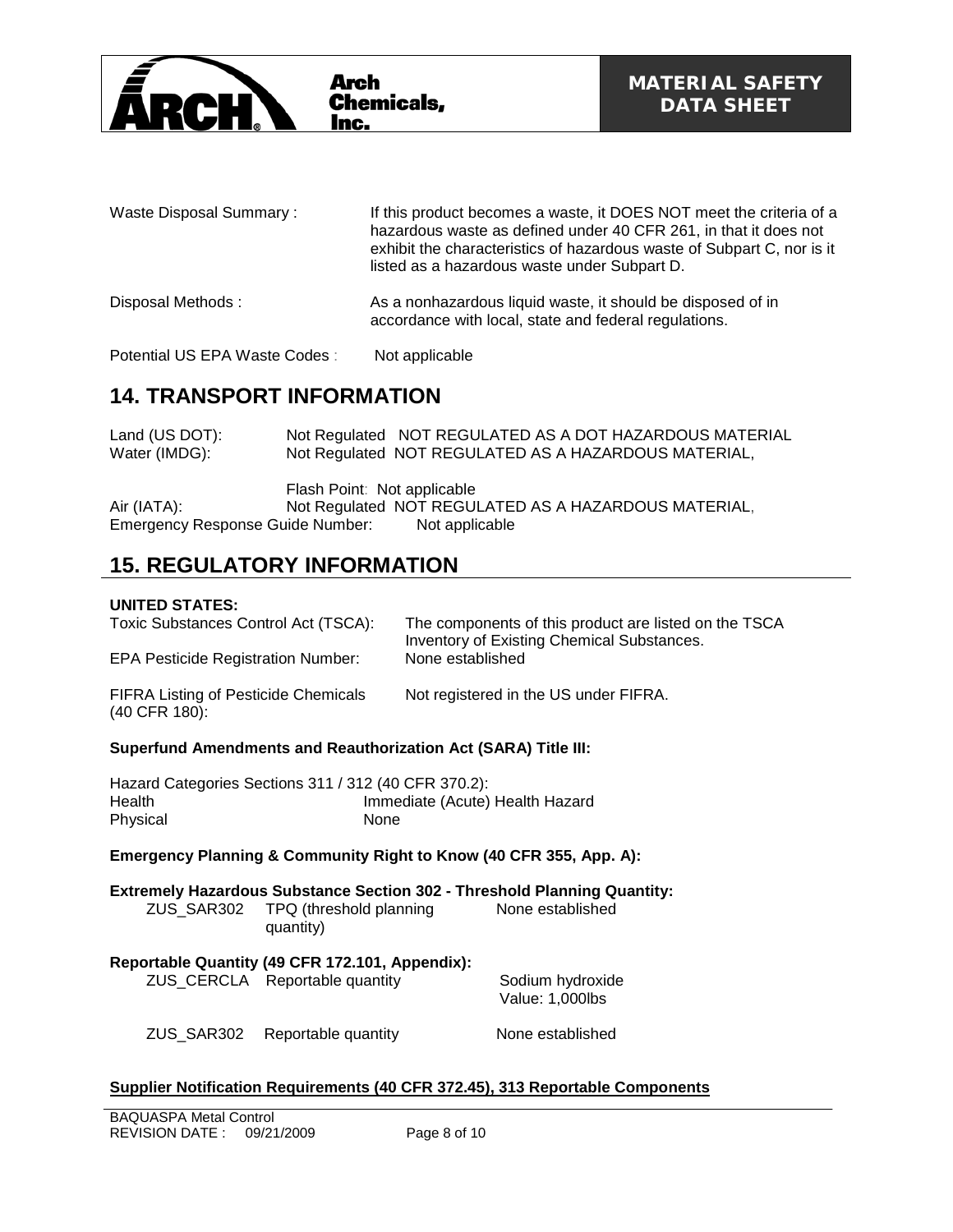

|                                                                 | ZUS SAR313 De minimis concentration Mone established               |  |
|-----------------------------------------------------------------|--------------------------------------------------------------------|--|
| <b>Clean Air Act Toxic ARP Section 112r:</b><br><b>CAA 112R</b> | None established                                                   |  |
| Clean Air Act Socmi:<br><b>HON SOC</b>                          | None established                                                   |  |
| <b>Clean Air Act VOC Section 111:</b><br><b>CAA 111</b>         | None established                                                   |  |
| ZUS CAAHAP                                                      | Clean Air Act Haz. Air Pollutants Section 112:<br>None established |  |
| <b>ZUS CAAHRP</b>                                               | None established                                                   |  |
| CAA AP                                                          | None established                                                   |  |

#### **State Right-to-Know Regulations Status of Ingredients**

#### **Pennsylvania:**

| CAS#                        | <b>NAME</b><br><b>ONENT</b><br>)MP |
|-----------------------------|------------------------------------|
| 1310-73-<br>- - -           | <b>HYDROXIDE</b><br>JM<br>ш        |
| $\mathbf{a}$ . $\mathbf{a}$ |                                    |

ZUSPA\_RTK

Pennsylvania: Hazardous substance list 1989-08-11 SODIUM HYDROXIDE Environmental hazard

#### **New Jersey:**

| CAS#            | COMPONENT<br><b>NAME</b> |  |
|-----------------|--------------------------|--|
| 1310-73-2       | <b>HYDROXIDE</b><br>Muic |  |
| DTK.<br>7110N11 |                          |  |

ZUSNJ\_RTK

New Jersey Right to Know Hazardous Substance List (RTK-HSL) 2007-03-01 SODIUM HYDROXIDE SODIUM HYDROXIDE (Na(OH)) CAUSTIC SODA SODIUM HYDRATE

Special Health Hazard - Corrosive

#### **Massachusetts:**

| CAS#             | <b>COMPONENT NAME</b>   |
|------------------|-------------------------|
| 1310-73-2        | <b>SODIUM HYDROXIDE</b> |
| <b>ZUSMA RTK</b> |                         |

Massachusetts Right to Know List of Chemicals and Hazard Classifications